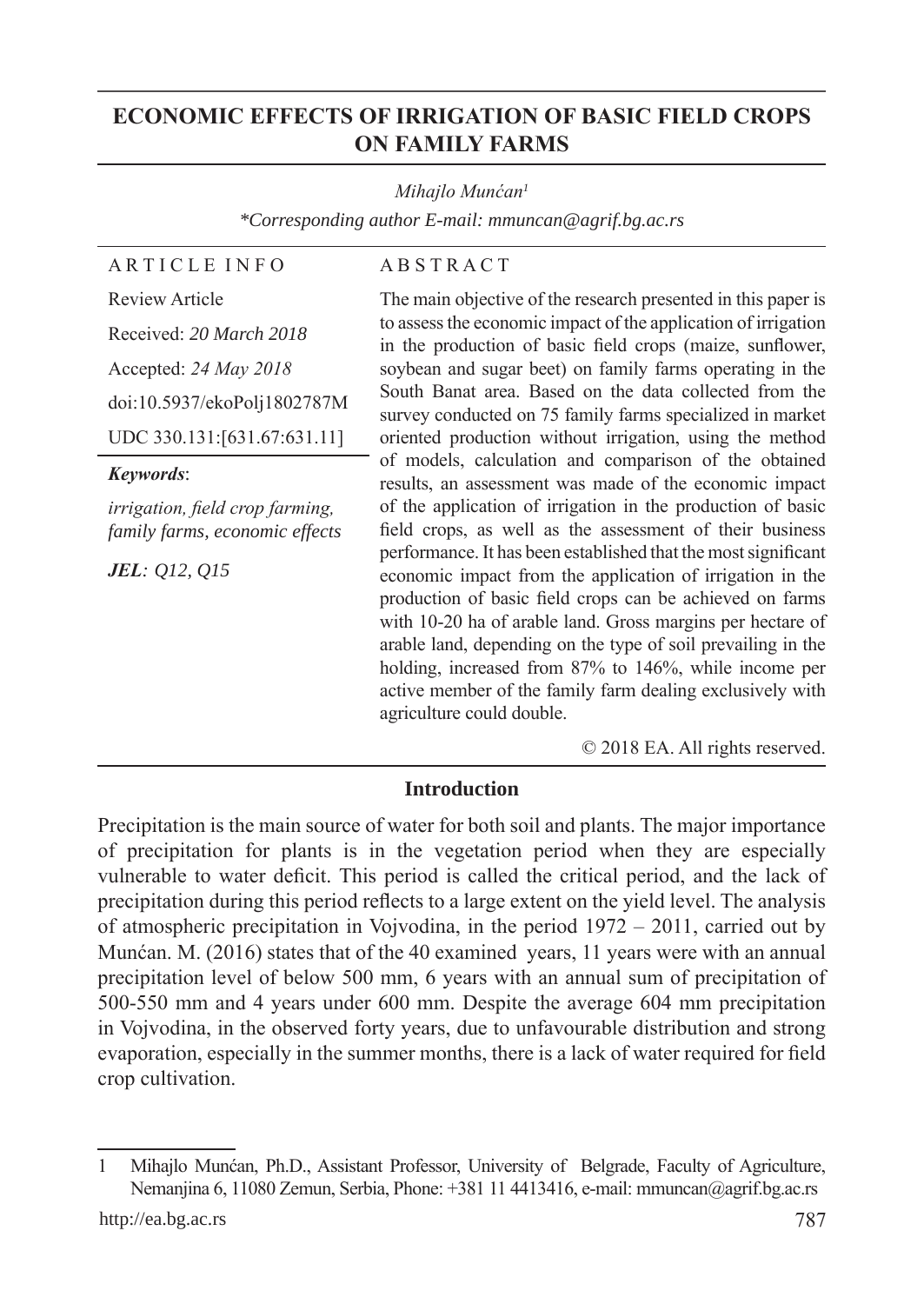The moisture deficit is especially pronounced in the summer months of July, August and September, when the air temperature is the highest, relative air humidity is the lowest, and evapotranspiration is very high. Considering that about 60% or about 370 mm of the average annual amount of precipitation in Vojvodina occurs in the period of vegetation (April-September), and taking into account that the total water requirements of field crops in this period, according to the research results of numerous authors (*Maksimović, Dragović, 2002; Glamočlija, 2004; Pejić, 2008; Tabaković, 2012; Bojović, 2014*) are as follows: wheat about 200 mm, maize 430-540, sunflower 350-500 mm, soybean 380-545 and sugar beet 560 mm, it can be concluded that the production of field crops in the area of Vojvodina is very much affected by the lack of water. Occasional droughts, such as those in 1973, 1983, 1988, 1990, 1993, 2000, 2002, and 2012, have inflicted heavy damage to agriculture. According to the data of the Statistical Office of the Republic of Serbia, in Vojvodina, year 2000 was characterized by the lowest annual precipitation of only 277 mm, of which only 143 mm during the vegetation period, the average yields were very low, amounting to: wheat 2.98 t/ha, maize 2.82 t/ha, sunflower 1.42 t/ha, soybean 1.15 t/ha and sugar beet 22.54 t/ha. In year 2012, the average wheat yield was 2.01 t/ha, maize 3.34 t/ha, sunflower 1.82 t/ha, soybean 1.52 t/ha and sugar beet 28.49 t/ha. By the correlation and regression analysis it was established that the application of mineral fertilizers and atmospheric precipitation during the vegetation period had statistically significant or very significant impact on the level of realized yields of basic field crops on the family farms in the Vojvodina region, in the period 1972-2011 year (*Munćan, 2016*).

The greatest share of field crop production in the Republic of Serbia is realized in the Vojvodina region. About 52% of the total area under cereals and over 92% of area under industrial plants are planted in this area (*Bošnjak, Rodić, 2010*). Family farms represent the most important carriers of the organization of field crop production in Vojvodina. According to the 2012 Agricultural Census, the number of these farms in Vojvodina amounted to 146,269, which makes 23.3% of the total number of holdings/farms in the Republic of Serbia. In the ownership structure of the farms in the Vojvodina region, farms of over 10 hectares make 21.5% of the total number of farms and utilize 77.5% of the arable land. The results of the Agricultural Census have directed the focus of these surveys on family farms of over 10 ha of size.

The subject of the research presented in this paper is the production of basic field crops with the use of irrigation on the family farms of Vojvodina. The main objective of the research is to assess the economic impact of irrigation in the production of basic field crops (wheat, maize, sunflower, soybean and sugar beet) on family farms of Vojvodina.

Starting from the subject matter, and taking into account the set goal of the research, the basic hypothesis of this work is: the application of irrigation can be used in the function of increasing the economic effects of the production of basic field crops and achieving better business results and operation performance of family farms.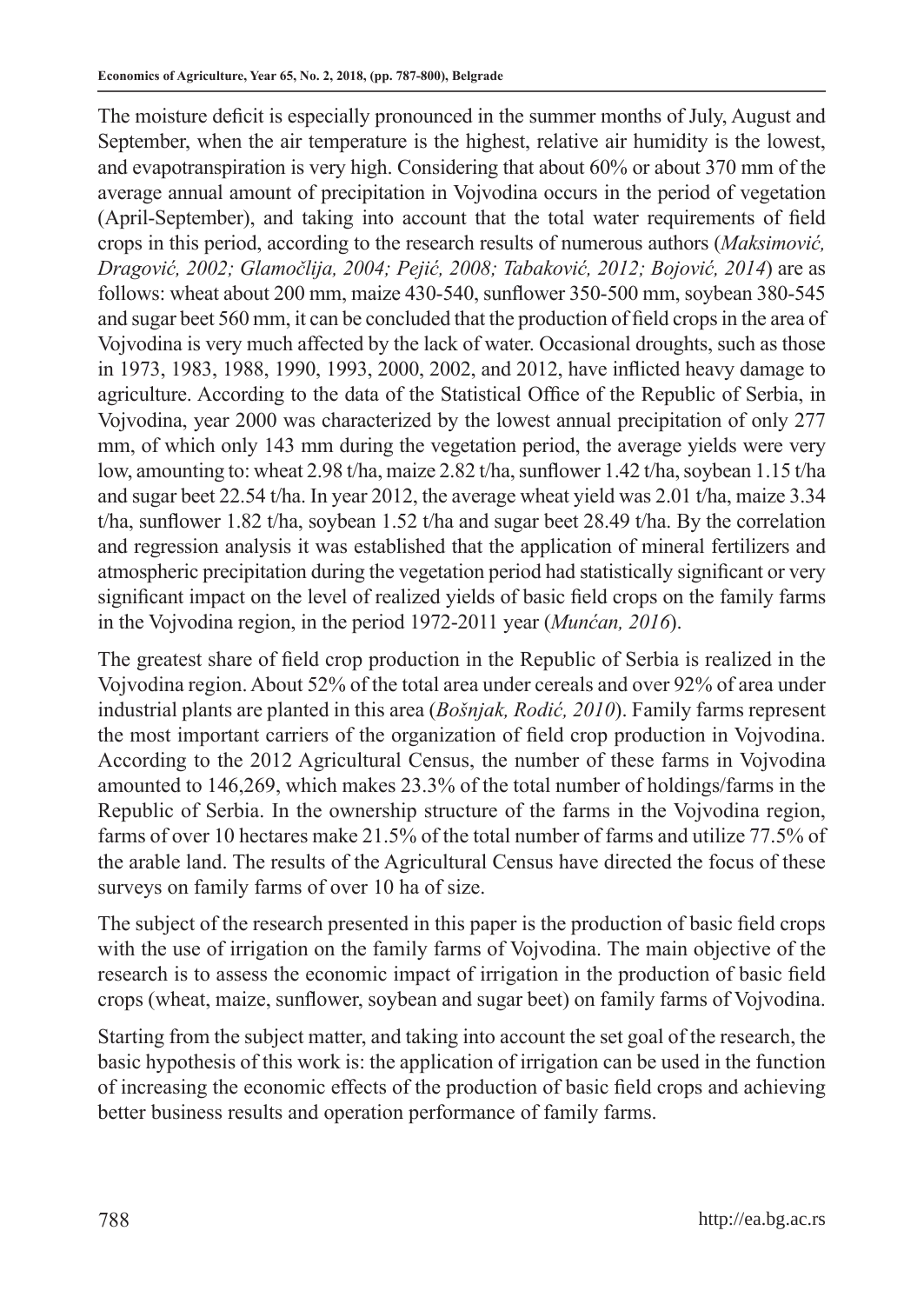## **Materials and methods**

The data collected by the survey of 75 family farms, focusing exclusively on field crop production from the South Banat<sup>2</sup> area, was used as the primary data source. The South Banat region was put in the focus of this research because of the results of the 2012 Census of Agriculture showing that this area, in comparison with other areas of the Vojvodina region, it is characterized by the following: greater share in the total used agricultural and arable land, and in the total number of family holdings/farms; greater share of basic field crops in the sowing structure of the arable land of family farms and larger number of family farms of 10-100 ha and their share in the total volume of production of basic field crops of the region of Vojvodina. The survey of family farms focusing exclusively on field crop production in the South Banat area, in the period 2011-2014, was used as the material for this research. The survey covers family farms of 10-100 ha of arable land and five basic field crops (maize, wheat, sunflower, soybean and sugar beet), which are regarded as basic/essential because of the fact that, in the period of the survey 2011-2014, they represented on average annually 86% of the arable land of family farms of this area. All surveyed family farms, from the territory of the South Banat region, were classified according to the size of the area of used arable land in three range groups (10-20 ha, 20-50 ha and 50-100 ha).

Based on the representation of certain types, subtypes and soil varieties in the pedological map of Vojvodina (*Živković et al., 1972*), all surveyed family farms were classified in two variants:

Variant I - family farms with prevalent soil of chernozem carbonate type on the wood panel (45 family farms surveyed);

Variant II - family farms dominated by marsh smonitsa type soil (30 family farms surveyed).

When calculating the value indicators, the four-year (2011-2014) average prices realized by the surveyed family farms were used. Average prices were used in order to avoid the extreme effects of natural conditions on outputs achieved in certain years, as well as the annual fluctuations in the price of inputs and outputs resulting from distorted market relations.

The selection of research methodology has been harmonized with the subject of research on one and the volume and quality of data, on the other hand. Since research issues are primarily of an organizational and economic nature and that the subject of research is the organizational, i.e. the production system, on which experiments cannot be conducted, the general method applied in this paper was a modelling method. The models allow agricultural producers to analyse their current and expected situation

<sup>2</sup> **Area** is a statistical functional territorial unit, established for the purposes of planning and implementing regional development policy, in accordance with the nomenclature of statistical territorial units at level 3, is not an administrative territorial unit and has no legal subjectivity; Law on Regional Development "Official Gazette of RS" No. 51/09.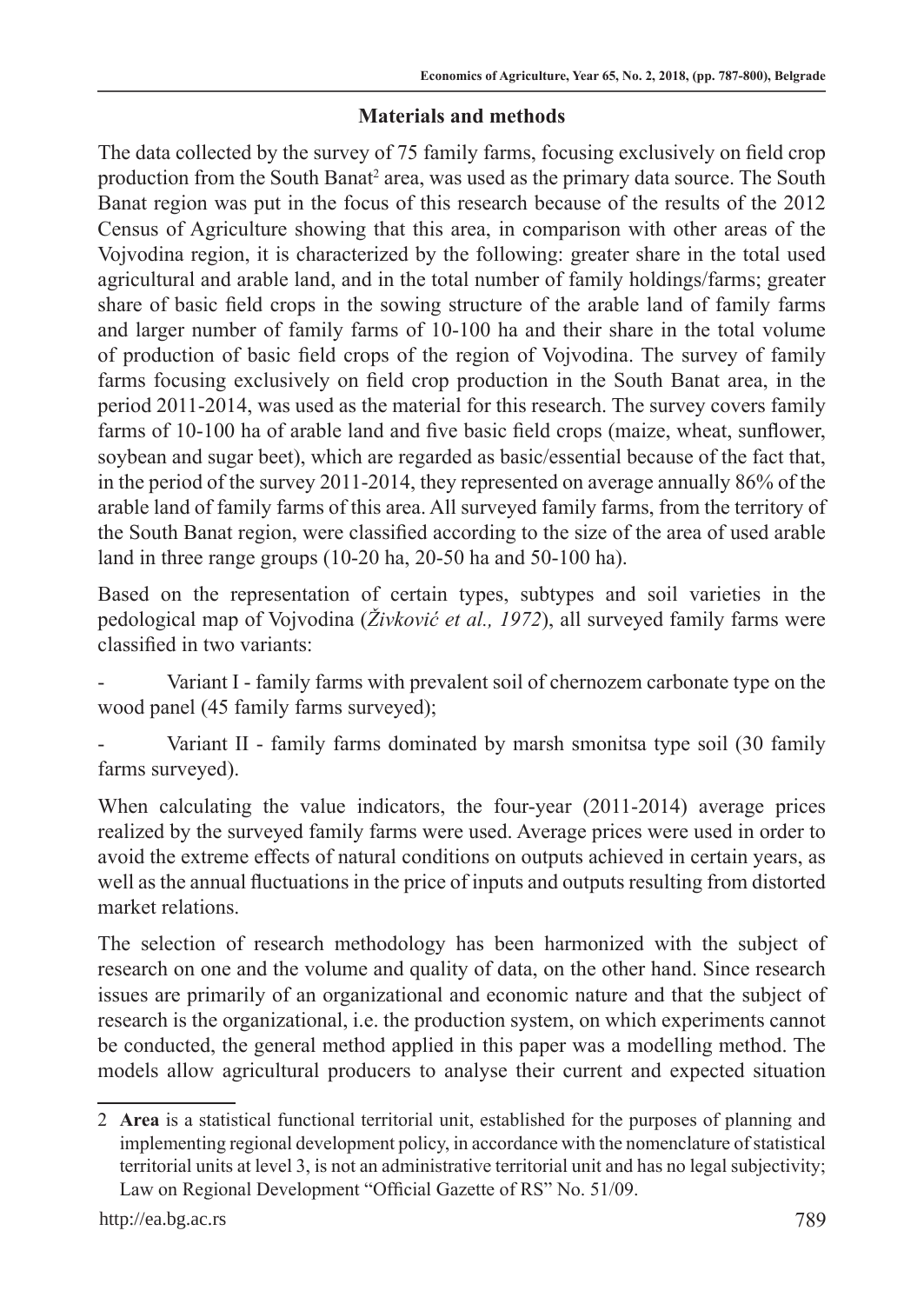in the future, gain a better insight into problems, find solutions to specific problems in the future and perceive their consequences so that they can act in accordance with possible alternatives, or make the right choice which, in their opinion, is the optimal for the given situation (*Todorović, 2008*). In addition to the method of model, the method of calculation and method of comparison of the achieved results were used for the estimation of the economic effects of the application of irrigation in the production of basic field crops, and the results of the research are presented in les and graphs.

### **Research results and discussions**

Irrigation is a part of the complex modern agro-practice of cultivating agricultural plants and obtaining high yields. According to study by Stojković, L., from year 1954, in Vojvodina, the irrigation eliminates the unfavourable effect of longer or shorter dry periods, and the crops are supplied with water to the optimal needs. In soil that is irrigated, organic matter decomposes faster, plant nutrients are activated faster and more intensively and are used to a greater extent by the crops, the weeds on irrigated soils develop faster and more efficiently, after irrigation, a surface soil layer is created, which contributes to some extent to the diminishing of the soil structure. Therefore, in the irrigation conditions, the intensive fertilization by mineral and organic fertilizers should compensate for the utilized nutrient reserves, which is confirmed by the results of numerous studies (*Babović et al., 2004; Grujančić et al., 2008; Maksimović et al., 2010)* according to which timely application of adequate quantities of mineral nutrients is necessary in order to achieve high, good quality, stable and economically justified yields of field crops by using irrigation. By frequent and impeccable cultivation, crops must be kept free of weeds, and the soil structure must be constantly repaired and maintained by proper basic treatment and appropriate crop rotation. If these settings are not sufficiently accounted for, after a few successful years, at the beginning of the application, the irrigation will lead to unintended consequences, that is, to the exhaustion of the soil and destruction of its structure.

The mentioned facts stipulated that when constructing a model of family farms, it was assumed that the maximum effects of soil utilization, genetic potential of cultivated plants and irrigation application can only be expected if an appropriate amount of mineral fertilizers was applied.

In Serbia, irrigation systems, according to the 2012 Census of Agriculture, covered 85,593 hectares of land, of which a total of 53,086 hectares were irrigated. The share of irrigated area in relation to the total agricultural land used in 2012 was around 1%, which is the lowest in Europe. The most common type of irrigation is irrigation by artificial rain. Of the total irrigated area, 93% is irrigated using the artificial rain, 1% is irrigated by superficial irrigation, and by drip irrigation 6% of the area. These statistical indicators have determined the selection of irrigation systems that will be used in the construction of models in this study. Namely, in order to construct a model of family farms that apply irrigation, the self-propelled rain cannon (typhoon) irrigation system was selected. This irrigation system, despite its high energy consumption per work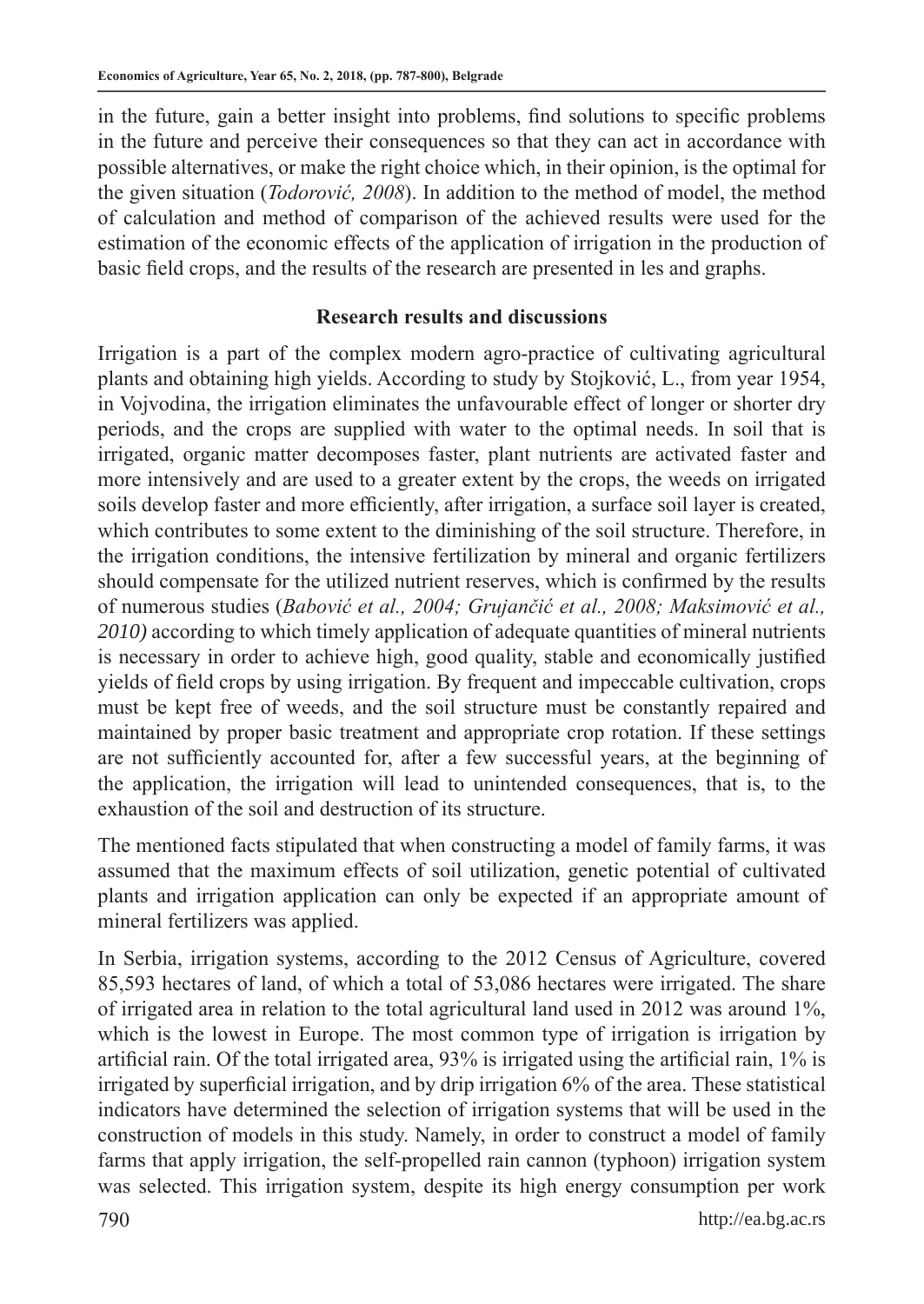time, requires the lowest investment and is especially suitable for use on small plots (*Potkonjak, Mačkić, 2010*). By using a self-propelled rain cannon, in relation to the linear mobile system and the mobile rain wing, cultivated field crops give the highest yields, and the arrangement of the water sediment is most balanced (*Miodragović, 2009*). Based on the above said, as well as on the conditions in the field where the surveyed family farms operate, for each variant an irrigation system was designed.

The irrigation system in variant I consisted of a water catchment which involved digging and equipping wells (according to the experimental data collected on the surveyed area, the depth is about 50 meters), the installation of a primary pipeline with filtration (diesel pump, polyethylene hoses and a sand separator), the installation of a secondary pipeline (hydrant networks) and supply of water distributor (self-propelled rain cannon - typhoon). Total investment in such a system, including preparatory works (cleaning of the ground and marking of the pipeline route, earth and construction works), is amounted to 3,604,800 RSD (Table 1).

In variant II, the irrigation system is somewhat less expensive. In the immediate vicinity of the largest number of parcels, there is a built canal network for drainage and irrigation. As this system did not require digging and equipping wells, the total investment included: preparatory work, installation of a primary pipeline (diesel pump, polyethylene hoses), a secondary pipeline (hydrant networks) and the purchase of a water distributor (selfpropelled rain cannon) and amounted to 3,058,800 RSD (*Table 1*).

| Elements and type of cost                         | <b>Variant I</b> | <b>Variant II</b> |
|---------------------------------------------------|------------------|-------------------|
| Preparation works, RSD                            | 15,300           | 15,300            |
| Earth and concrete works, RSD                     | 37,500           | 37,500            |
| Water catchment – equipping, RSD                  | 1,320,000        | 894,000           |
| Main pipeline with filtration, RSD                | 192,000          | 72,000            |
| Secondary system, RSD                             | 240,000          | 240,000           |
| Water distributor, RSD                            | 1,800,000        | 1,800,000         |
| Purchase value, RSD                               | 3,604,800        | 3,058,800         |
| Projected irrigation capacity, ha/year            | 20               | 20                |
| Value of investment in RSD/ha                     | 180,240          | 152,940           |
| Planned life span, years                          | 20               | 20                |
| - Depreciation, RSD/ha per year                   | 9,012            | 7,647             |
| - Interest costs, RSD/ha per year                 | 1,918            | 1,914             |
| - Cost of investment maintenance, RSD/ha per year | 600              | 600               |
| Fixed costs, RSD/ha per year                      | 11,530           | 10,161            |

**Table 1**. Investment in the irrigation systems

*Source:* Calculation by the author based on data collected in the survey

The variable costs of using such dimensioned systems, for the projected system performance of 0.18 ha per hour, which include fuel, oil and lubricants for the diesel pump, the cost of operation of the tractor 20 kN for transportation and system setup (*Table 2*) are 194 RSD for 10,000 m3 /ha (watering/irrigation standard 1mm/m2 ).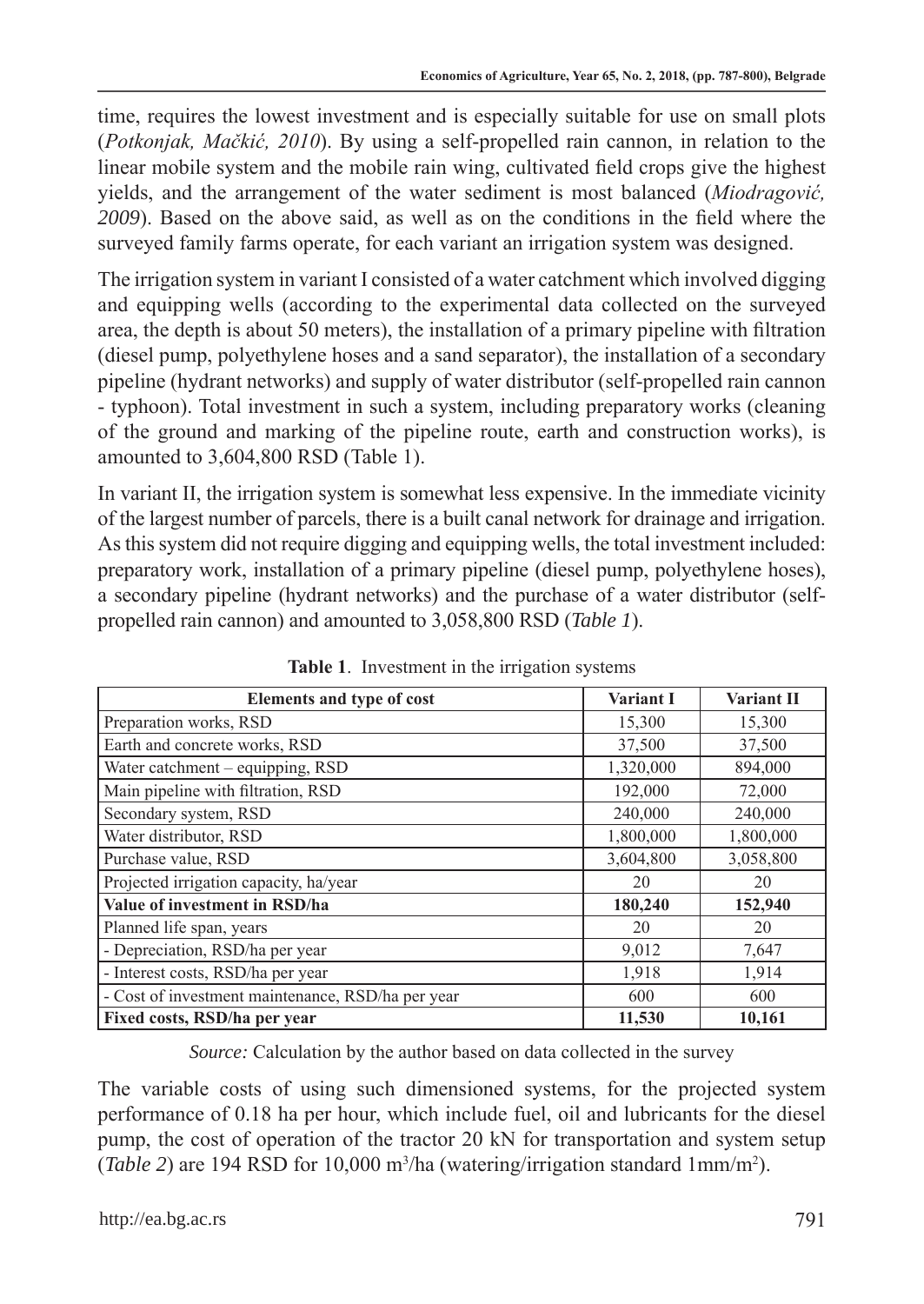|                               | Per working hour |          |             |                     |  |  |  |
|-------------------------------|------------------|----------|-------------|---------------------|--|--|--|
| Elements and type of cost     | Unit             | Quantity | Price (RSD) | <b>Amount (RSD)</b> |  |  |  |
| - The fuel for the pump       |                  | 1.11     | 132         | 147                 |  |  |  |
| - Oil and lubricants          |                  | 0.014    | 280         |                     |  |  |  |
| - Daily technical maintenance |                  | 0.014    | 300         |                     |  |  |  |
| - Tractor costs 20 kN         |                  | 0.027    | 1,401       | 39                  |  |  |  |
| <b>Variable costs</b>         |                  |          |             | 194                 |  |  |  |

**Table 2**. Variable costs of using a self-propelled rain cannon (RSD per mm/m2)

*Source:* Calculation by the author based on data collected in the survey

The analysis of atmospheric precipitation in the area of Vojvodina, in the period from 1972 to 2011, showed that the maize, sugar beet, soybean and, to some extent, sunflower crops are most often endangered by water deficit (*Table 3*). Wheat crop, both variants, cultivated on surveyed farms exclusively as winter crop, was supplied with sufficient amounts of water from atmospheric precipitation, especially in June, which was also registered as a month with the highest rainfall in the period of vegetation, (average precipitation in the observed forty year period was  $87.4 \text{ mm/m}^2$ ), so further research does not anticipate the use of irrigation.

| <b>Table 3.</b> The requirements of field crops, average precipitation and water deficit in Vojvodina |                          |                              |                   |  |  |  |  |  |
|-------------------------------------------------------------------------------------------------------|--------------------------|------------------------------|-------------------|--|--|--|--|--|
|                                                                                                       | Water requirement        | <b>Average precipitation</b> | Water requirement |  |  |  |  |  |
|                                                                                                       | $\rm (mm/m^2)$ of plants | requirement $(mm/m2)$ in the | $\sqrt{1 + 2}$    |  |  |  |  |  |

| Crop       | Water requirement<br>$\text{(mm/m}^2)$ of plants<br>in the period of<br>vegetation | <b>Average precipitation</b><br>requirement $(mm/m2)$ in the<br>period of vegetation (year<br>1972-2011) | Water requirement<br>$(mm/m2)$ compensated<br>by irrigation |  |
|------------|------------------------------------------------------------------------------------|----------------------------------------------------------------------------------------------------------|-------------------------------------------------------------|--|
| Maize      | 490                                                                                | 370                                                                                                      | 120                                                         |  |
| Sunflower  | 450                                                                                | 370                                                                                                      | 80                                                          |  |
| Sugar beet | 550                                                                                | 370                                                                                                      | 180                                                         |  |
| Soybean    | 470                                                                                | 370                                                                                                      | 100                                                         |  |

*Source:* Calculation by the author based on previous research studies

Based on the identified water deficit and the projected variable costs of using the irrigation system and the surface of each crop in the structure of the sowing, the costs of irrigation of basic field crops on the surveyed family farms were calculated, according to the groups of farms, both variants (*Table 4*).

**Table 4**. Variable costs of irrigation of crops on different size of farm (RSD)

| Crop       |         | Size of the farm (ha), variant I |         | Size of the farm (ha), variant II |                          |         |  |
|------------|---------|----------------------------------|---------|-----------------------------------|--------------------------|---------|--|
|            | 14.7    | 36.9                             | 78.29   | 14.7                              | 36.9                     | 78.29   |  |
| Maize      | 158.451 | 396.825                          | 86.9452 | 124.298                           | 277,173                  | 492,546 |  |
| Sunflower  | 57.773  | 115.237                          | 282.541 | 28.034                            | 85.498                   | 202,130 |  |
| Sugar beet |         | 37,986                           | 117,321 |                                   | $\overline{\phantom{0}}$ |         |  |
| Soybean    |         |                                  |         | 65,634                            | 157,986                  | 417,425 |  |

*Source:* Calculation by the author based on data collected in the survey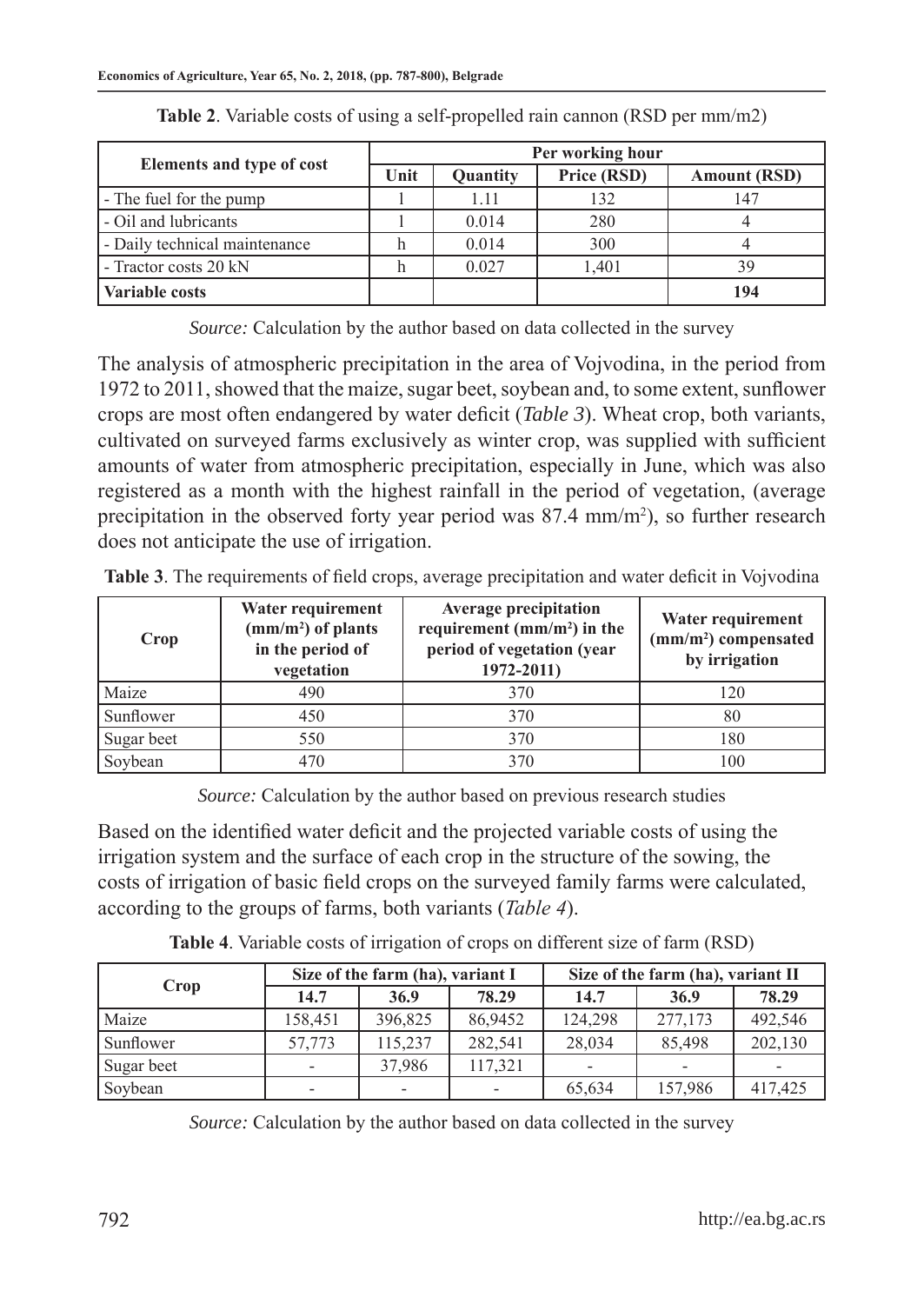## **The effects of irrigation of field crops**

In order to assess the economic effects of irrigation, first the yields were evaluated based on the results of research by numerous authors (*Dragović, 1994; Maksimović, 1999; Dragović et al., 2001; Bošnjak, 2004; Maksimović et al., 2004; Bošnjak, Pejić, 2004; Dragović et al., 2005; Pejić et al., 2007; Pejić et al. 2010; Kresović et al., 2012; Pejić et al., 2012).* The calculation of the costs of irrigation of field crops was based on the estimated water deficit that should be compensated by irrigation and variable costs of using the self-propelled rain cannon.

The increased quantities of mineral fertilizers, due to the application of irrigation and the achievement of higher yields, were calculated based on the results of soil fertility analysis of the types represented and the recommendations of professional agricultural services for optimal use of mineral fertilizers.

|                                  | Farm size (ha)               |                          |                              |                              |                   |            |                              |         |                              |  |
|----------------------------------|------------------------------|--------------------------|------------------------------|------------------------------|-------------------|------------|------------------------------|---------|------------------------------|--|
| <b>Indicators</b>                |                              | 14.7                     |                              |                              | 36.9              |            |                              | 78.29   |                              |  |
|                                  | N <sub>0</sub><br>irrigation |                          | <b>Irrigation</b> Difference | N <sub>0</sub><br>irrigation | <b>Irrigation</b> | Difference | N <sub>0</sub><br>irrigation |         | <b>Irrigation Difference</b> |  |
| Yield (t/ha)                     |                              |                          |                              |                              |                   |            |                              |         |                              |  |
| Maize                            | 7.42                         | 12                       | 4.58                         | 7.76                         | 12                | 4.24       | 8.03                         | 12      | 3.97                         |  |
| Sunflower                        | 2.48                         | 4                        | 1.52                         | 2.73                         | 4                 | 1.27       | 2.86                         | 4       | 1.14                         |  |
| Sugar beet                       |                              | $\overline{\phantom{a}}$ | $\overline{a}$               | 43.26                        | 70                | 26.74      | 46.53                        | 70      | 23.47                        |  |
| Variable costs (RSD/ha)          |                              |                          |                              |                              |                   |            |                              |         |                              |  |
| Maize                            | 69,412                       | 108,914                  | 39,502                       | 53,751                       | 90,644            | 36,893     | 51,288                       | 88,226  | 36,938                       |  |
| Sunflower                        | 54.340                       | 78,437                   | 24,097                       | 40,171                       | 62,308            | 22,137     | 37,126                       | 59,162  | 22,036                       |  |
| Sugar beet                       | $\blacksquare$               | $\overline{\phantom{a}}$ | $\qquad \qquad \blacksquare$ | 121,154                      | 182,684           | 61,530     | 110,534                      | 167,738 | 57,204                       |  |
| <b>Production value (RSD/ha)</b> |                              |                          |                              |                              |                   |            |                              |         |                              |  |
| Maize                            | 115,752                      | 187,200                  | 71,448                       | 121,056                      | 187,200           | 66,144     | 125,268                      | 187,200 | 61,932                       |  |
| Sunflower                        | 86,800                       | 140.000                  | 53,200                       | 95,550                       | 140,000           | 44,450     | 100,100                      | 140,000 | 39,900                       |  |
| Sugar beet                       | ۰                            |                          | -                            | 166,551                      | 269.500           | 102.949    | 179.141                      | 269,500 | 90,360                       |  |

**Table 5.** Changes in yield, variable costs and value of production of basic field crops on family farms by application of irrigation (variant I)

*Source:* Calculation by the author

The smallest family farms would have the most significant effects from the application of irrigation (*Table 5*). Namely, the yields and the value of maize and sunflower production on these farms of variant I would increase by 62% and 61%, respectively. In case of the largest family farms of variant I, this increase would be: in the production of maize 49%, sunflower 40% and sugar beet by about 50%. At the same time, in case of the farms of all sizes, variable costs would be significantly increased due to the application of irrigation and increased quantities of mineral fertilizers.

The value of the net effect of the production of basic field crops on commercial farms using irrigation calculated as the difference between the increased value of production and the increased variable costs is given in Table 6.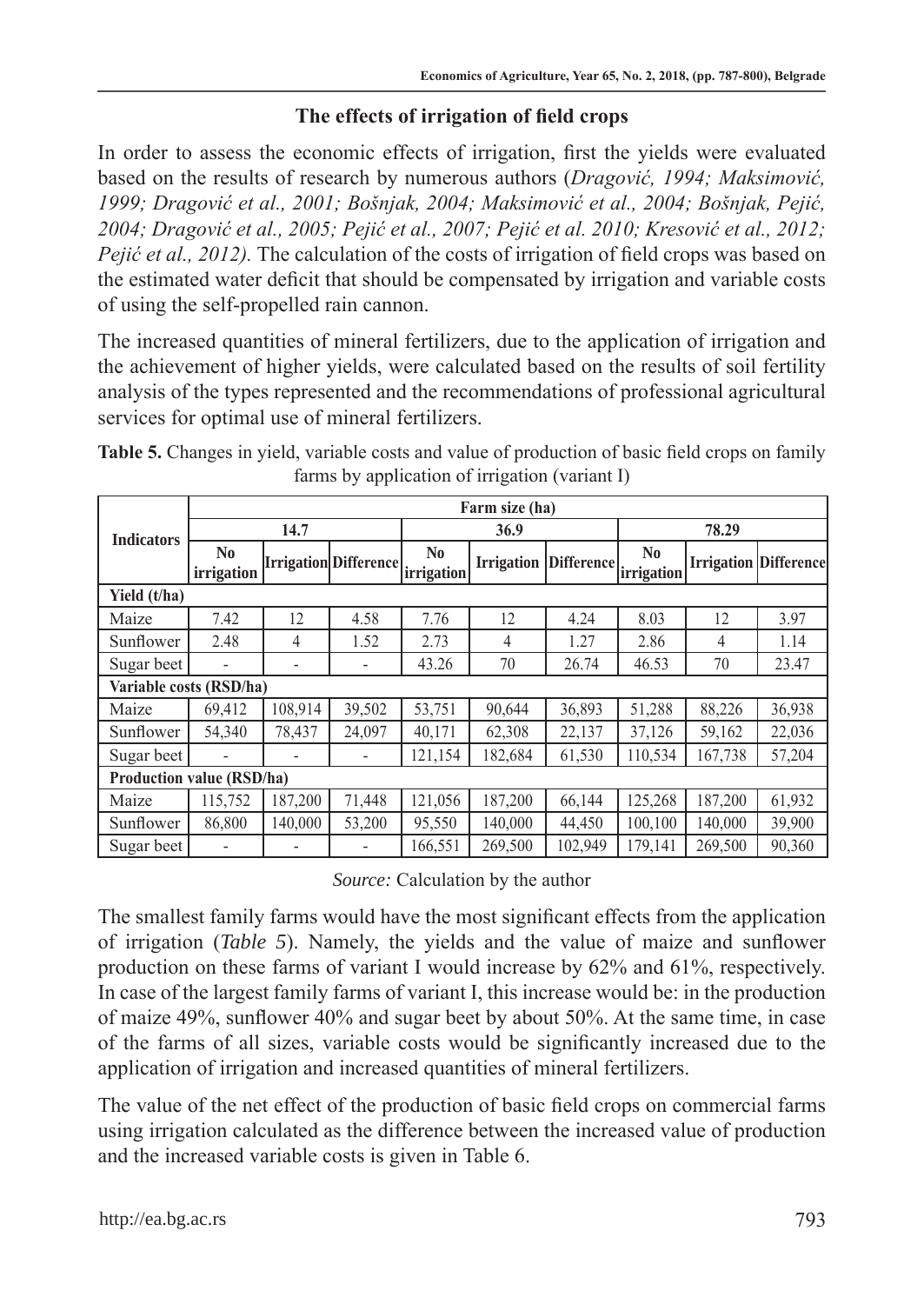| Crop                | <b>Increased variable costs</b><br>(RSD/ha) | <b>Increased production</b><br>value (RSD/ha) | <b>Difference</b><br>(RSD/ha) |  |
|---------------------|---------------------------------------------|-----------------------------------------------|-------------------------------|--|
| Farm size, 14.7 ha  |                                             |                                               |                               |  |
| Maize               | 39,502                                      | 71,448                                        | 31,946                        |  |
| Sunflower           | 24,097                                      | 53,200                                        | 29,103                        |  |
| Farm size, 36.9ha   |                                             |                                               |                               |  |
| Maize               | 36,893                                      | 66,144                                        | 29,251                        |  |
| Sunflower           | 22,137                                      | 44,450                                        | 22,313                        |  |
| Sugar beet          | 61,530                                      | 102,949                                       | 41,419                        |  |
| Farm size, 78.29 ha |                                             |                                               |                               |  |
| Maize               | 36,938                                      | 61,932                                        | 24,994                        |  |
| Sunflower           | 22,036                                      | 39,900                                        | 17,864                        |  |
| Sugar beet          | 57,204                                      | 90,360                                        | 33,156                        |  |

**Table 6**. The net effect from the application of irrigation of basic field crops on family farms (variant I)

*Source:* Calculation by the author

The greatest net effect from the application of irrigation on crop cultivation was also realized on the smallest family farms, slightly less on farms of 20-50 ha, while the least effects were realized on the largest farms of the size of 50-100 ha.

Farms of the variant II were similar to variant I. The most significant effects of irrigation were realized on family farms of 10-20 ha, and the least effects on the farms of 50-100 ha (*Table 7*).

**Table 7.** Changes in yield, variable costs and value of production of basic field crops on family farms by application of irrigation (variant II)

|                         | Farm size (ha)                              |         |                        |                              |         |                                  |                        |                   |                   |  |
|-------------------------|---------------------------------------------|---------|------------------------|------------------------------|---------|----------------------------------|------------------------|-------------------|-------------------|--|
| <b>Indicators</b>       |                                             | 14.7    |                        |                              | 36.9    |                                  |                        | 78.29             |                   |  |
|                         | $\overline{\text{No}}$<br><i>irrigation</i> |         | Irrigation Difference. | N <sub>0</sub><br>irrigation |         | Irrigation Difference irrigation | $\overline{\text{No}}$ | <b>Irrigation</b> | <b>Difference</b> |  |
| Yield (t/ha)            |                                             |         |                        |                              |         |                                  |                        |                   |                   |  |
| Maize                   | 5.96                                        | 12      | 6.04                   | 6.21                         | 12      | 5.79                             | 6.48                   | 12                | 5.52              |  |
| Sunflower               | 2.38                                        | 4       | 1.62                   | 2.42                         | 4       | 1.58                             | 2.61                   | 4                 | 1.39              |  |
| Soybean                 | 2.58                                        | 4       | 1.42                   | 2.83                         | 4       | 1.17                             | 3.18                   | 4                 | 0.82              |  |
| Variable costs (RSD/ha) |                                             |         |                        |                              |         |                                  |                        |                   |                   |  |
| Maize                   | 69,586                                      | 110,608 | 41,022                 | 55,676                       | 91,329  | 35,653                           | 51,745                 | 86,611            | 34,866            |  |
| Sunflower               | 60.951                                      | 85,542  | 24,591                 | 45,287                       | 68,053  | 22,766                           | 42,532                 | 63,504            | 20,972            |  |
| Soybean                 | 65,775                                      | 89,477  | 23,702                 | 116,030                      | 71,024  | 22,270                           | 41,869                 | 63,790            | 21,921            |  |
|                         | <b>Production value (RSD/ha)</b>            |         |                        |                              |         |                                  |                        |                   |                   |  |
| Maize                   | 92.976                                      | 187,200 | 94,224                 | 96.876                       | 187,200 | 90,324                           | 101.088                | 187,200           | 86,112            |  |
| Sunflower               | 83,300                                      | 140,000 | 56,700                 | 84,700                       | 140,000 | 55,300                           | 91,350                 | 140,000           | 48,650            |  |
| Soybean                 | 105,780                                     | 164.000 | 58,220                 | 48,754                       | 164,000 | 47,970                           | 130,380                | 164,000           | 33,620            |  |

*Source:* Calculation by the author

The calculated net effect of intensifying the production of basic field crops (*Table 8*) showed that the application of irrigation was fully economically justified in all groups of farms of variant II.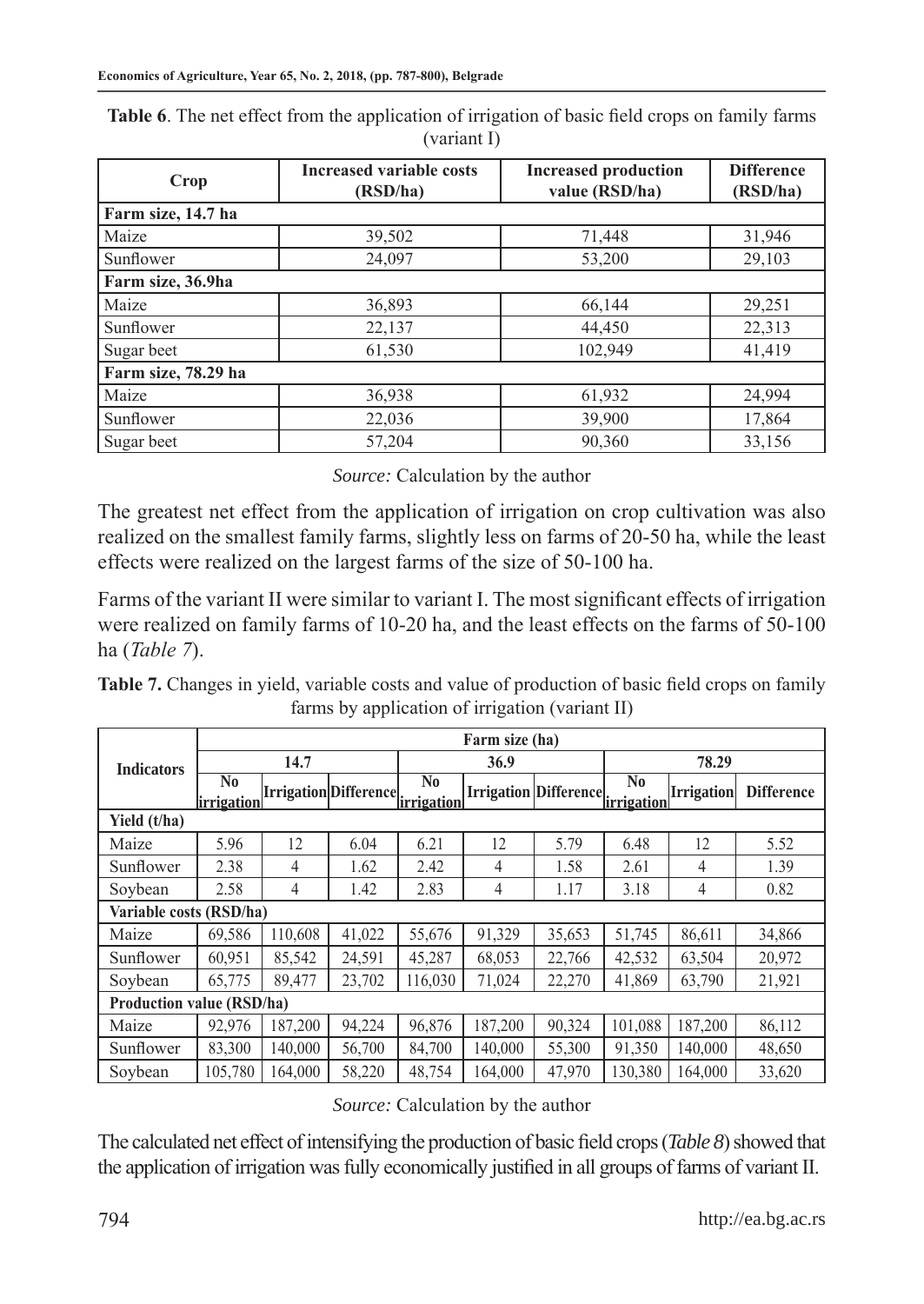| Crop                | <b>Increased variable costs</b><br>(RSD/ha) | <b>Increased production</b><br>value (RSD/ha) | <b>Difference</b><br>(RSD/ha) |  |  |  |  |  |  |
|---------------------|---------------------------------------------|-----------------------------------------------|-------------------------------|--|--|--|--|--|--|
| Farm size, 14.7 ha  |                                             |                                               |                               |  |  |  |  |  |  |
| Maize               | 41,022                                      | 94,224                                        | 53,202                        |  |  |  |  |  |  |
| Sunflower           | 24,591                                      | 56,700                                        | 32,109                        |  |  |  |  |  |  |
| Soybean             | 23,702                                      | 58,220                                        | 34,518                        |  |  |  |  |  |  |
| Farm size, 36.9ha   |                                             |                                               |                               |  |  |  |  |  |  |
| Maize               | 35,653                                      | 90,324                                        | 54,671                        |  |  |  |  |  |  |
| Sunflower           | 22,766                                      | 55,300                                        | 32,534                        |  |  |  |  |  |  |
| Soybean             | 22,270                                      | 47,970                                        | 25,700                        |  |  |  |  |  |  |
| Farm size, 78.29 ha |                                             |                                               |                               |  |  |  |  |  |  |
| Maize               | 34,866                                      | 86,112                                        | 51,246                        |  |  |  |  |  |  |
| Sunflower           | 20,972                                      | 48,650                                        | 27,678                        |  |  |  |  |  |  |
| Soybean             | 21,921                                      | 33,620                                        | 11,699                        |  |  |  |  |  |  |

**Table 8**. The net effect from the application of irrigation of basic field crops on family farms (variant II)

*Source:* Calculation by the author

The most significant increase in the gross margin per hectare of arable land by application of irrigation in the production of basic field crops was realized on the smallest family farms, in case of variant I it was 87%, and variant II, this increase was 146%. Contrary to small farms, a significantly higher level of intensity, which was realized on farms of 50-100 ha, recorded significantly lower effects from the application of these measures - 32% for farms of variant I and 43% for variant II (*Figure 1*).

**Figure 1**. Gross margin per hectare of surveyed farms before and after the application of irrigation



*Source:* Calculation by the author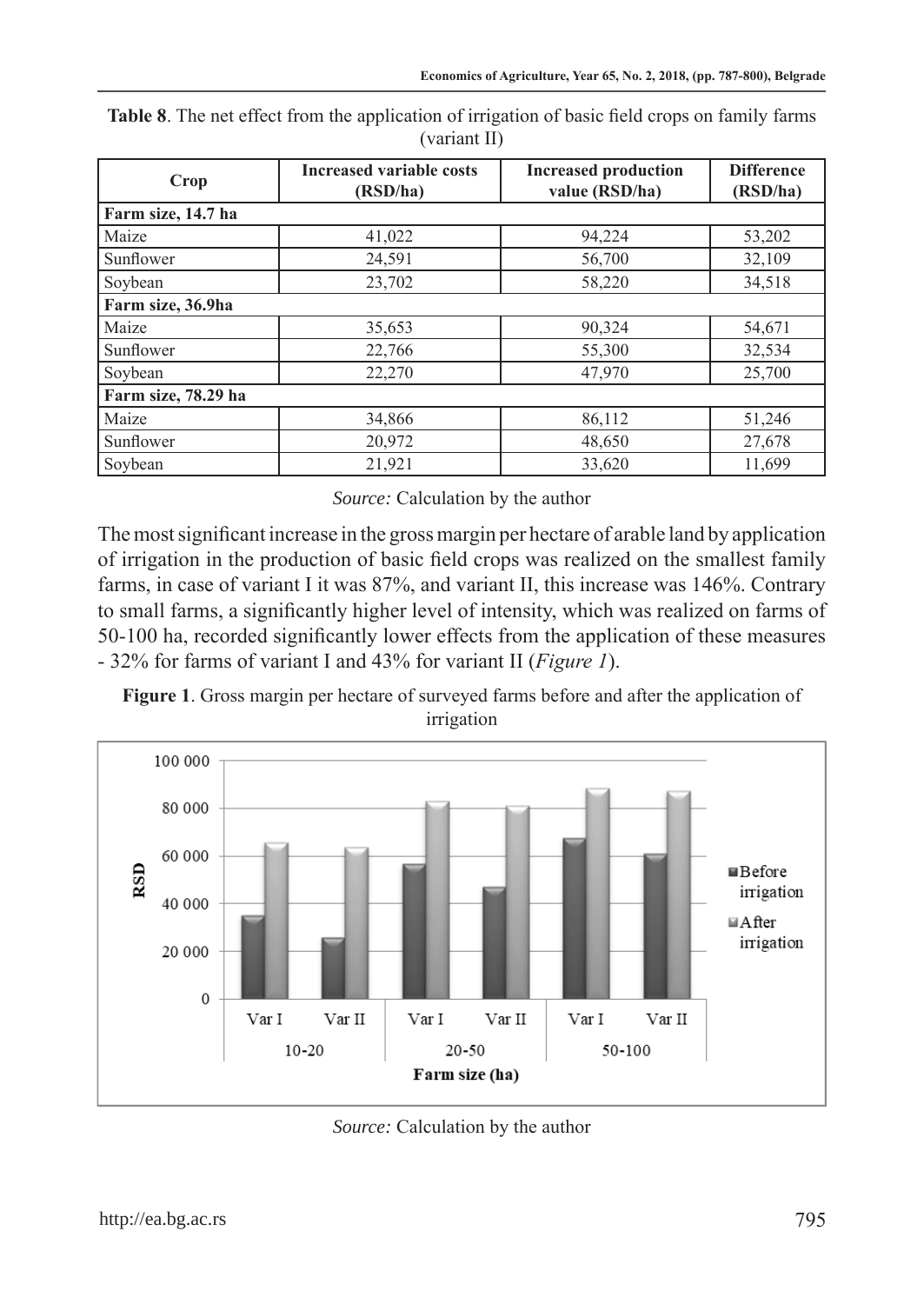The impact of irrigation expressed in terms of income per unit of area and by an active member of the household engaged exclusively in agriculture resulted in an increase of 74% on the smallest family farms of variant I and more than two and a half times on the smallest farms of variant II. On the largest family farms, the application of irrigation showed moderate increase of these indicators, especially in case of farms of the variant I - 21%, while in case of farms of the variant II this increase was 41% (*Figure 2, Figure 3*).



**Figure 2**. Income per hectare of surveyed farms, before and after application of irrigation

*Source:* Calculation by the author

**Figure 3**. Income per active member of the surveyed farms before and after application of irrigation



*Source:* Calculation by the author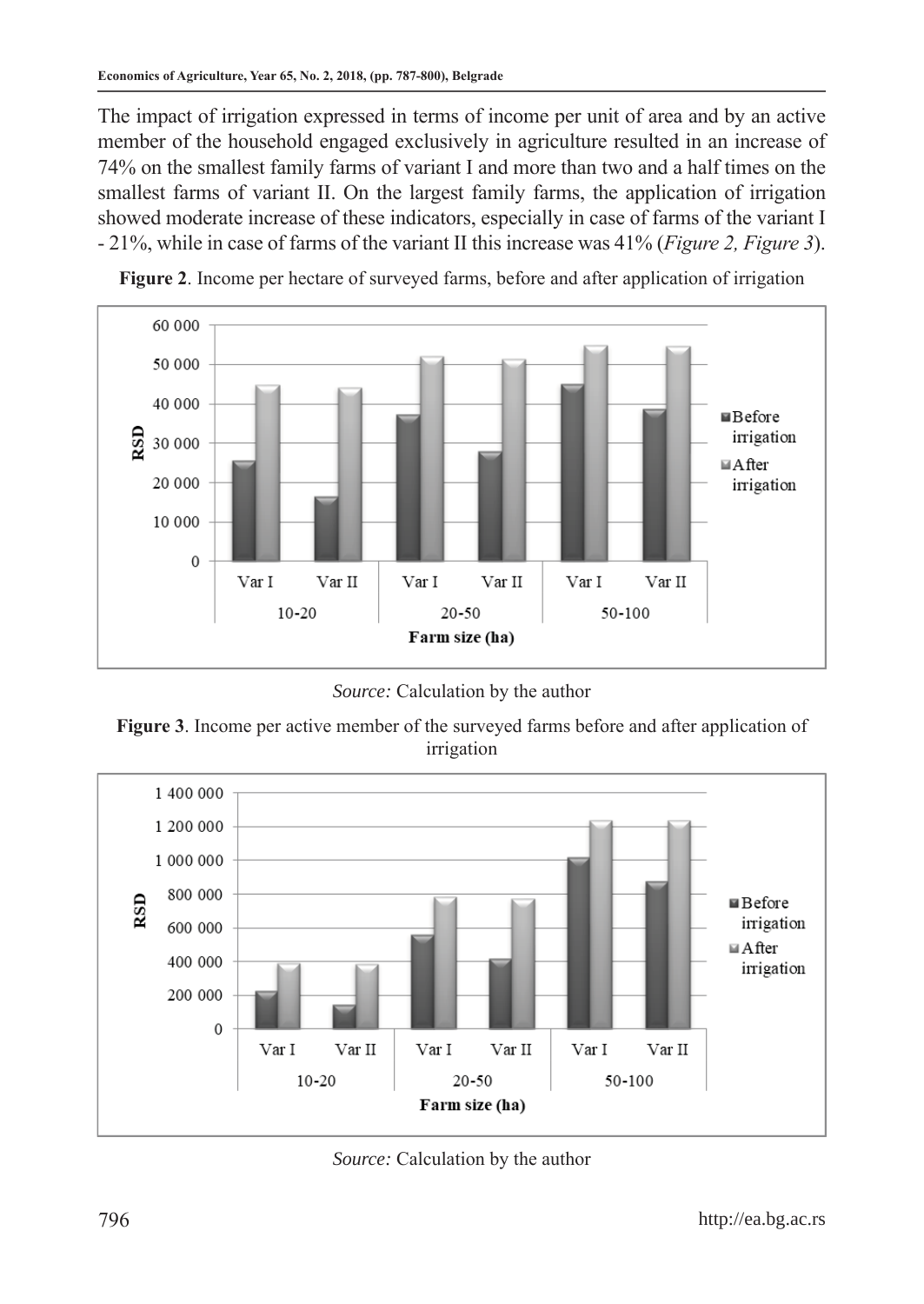### **Conclusion**

The derived economic indicators fully confirmed the initial hypothesis that the application of irrigation can be successfully used in the function of increasing the economic effects of the production of basic field crops and achieving better operating results of the family farm business. Considering that the smallest family farms (size 10- 20 ha), due to their economic strength and technical equipment, apply a significantly lower level of intensity in the production of basic field crops, compared to family farms of 50-100 ha, the greater possibilities for increasing the economic effects from the application of irrigation were recorded on these farms. Namely, by applying irrigation on family farms size of 10-20 ha, the yield of maize would increase from 62% to 101%, while the sunflower yield would increase from 61% to 70% depending on the type of soil. Also, the gross margin of these farms would increase from 87% to 146%, while the income per active member of the farm operating exclusively in agriculture could increase from 74% to 102%.

## **Acknowledgements**

Paper represents a part of the research on the project "Serbian Rural Labour Market and Rural Economics – Revenue Diversification and Poverty Mitigation", No. ON179028, financially supported by the Ministry of Education, Science and Technological Development of the Republic of Serbia

## **Conflict of interests**

The authors declare no conflict of interest.

### **References**

- 1. Babović, J., Radojević, V., Radojević, V.V. (2004). The economic benefits of irrigation. *Economics of Agriculture*, 51(3-4), Institute of Agricultural Economics, Belgrade, 25-38.
- 2. Bojović, R. (2014). Morphological and productive properties of sugar beet genotypes in conditiones of intensive plant nutrition, *Doctoral Dissertation*, University of Belgrade-Faculty of Agriculture, Belgrade. [*in Serbian:* Bojović, R. (2014), Morfološke i proizvodne osobine genotipova šećerne repe u uslovima intenzivne ishrane biljaka].
- 3. Bošnjak D., Rodić V. (2010). Comparative analysis of the basic field crops production costs in Vojvodina. *Economics of Agriculture*, 57(2), Institute of Agricultural Economics, Belgrade, 233-243.
- 4. Bošnjak, Đ., Pejić, B. (1994): Realizacija racionalnog zalivnog režima kukuruza. *A Periodical of Scientific Research on Field and Vegetable Crops*, 22, Institute of Field and Vegetable Crops, Novi Sad,167-178. [*in Serbian:* Bošnjak, Đ., Pejić, B. (1994), Realizacija racionalnog zalivnog režima kukuruza].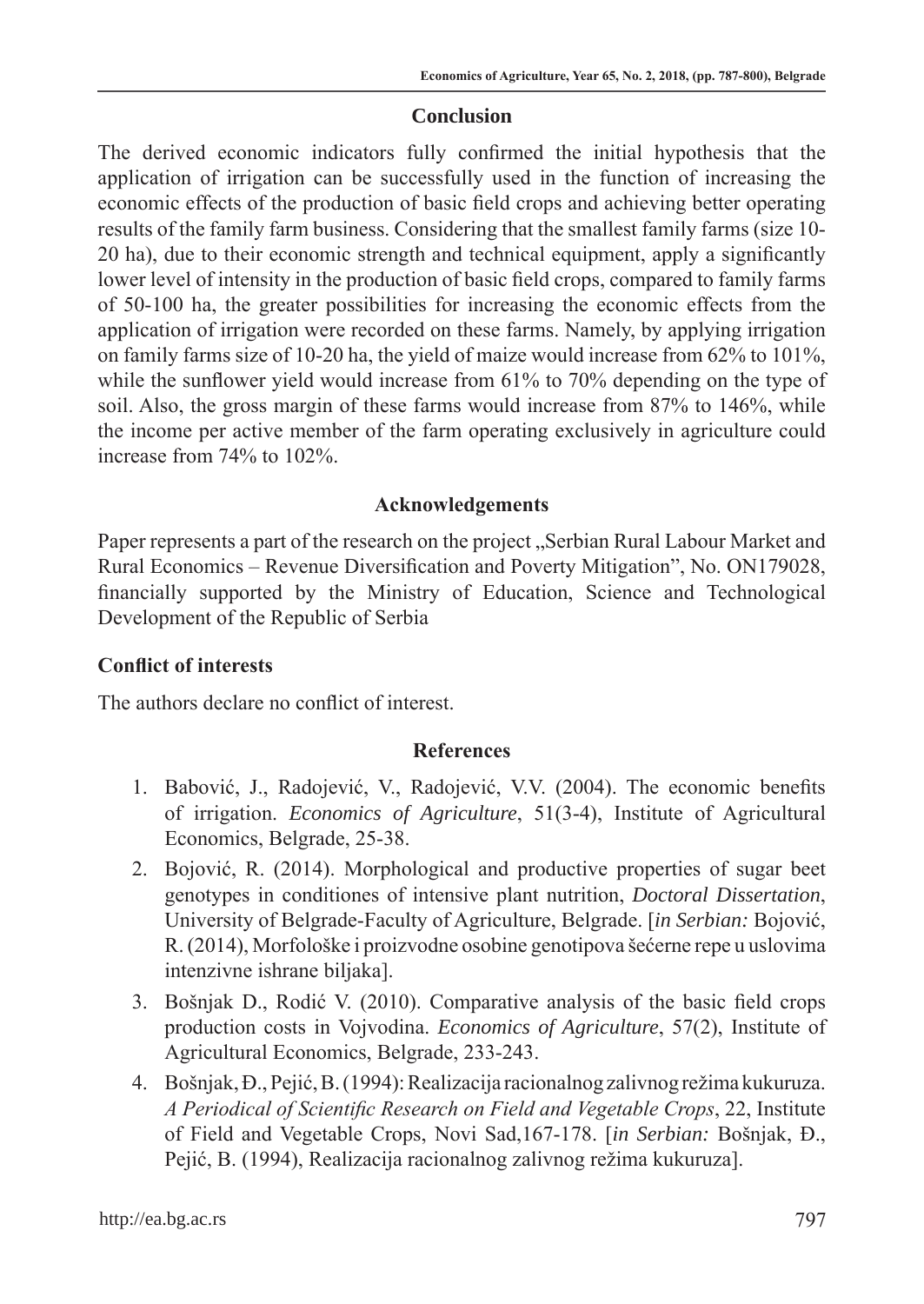- 5. Bošnjak, Đ. (2004). Drought and its relation to field crops production in Vojvodina province. *A Periodical of Scientific Research on Field and Vegetable Crops*, 40, Novi Sad, Institute of Field and Vegetable Crops, Novi Sad, 45-55. [*in Serbian:* Bošnjak, Đ. (2004), Suša i njen odnos prema ratarskoj proizvodnji u Vojvodini].
- 6. Glamočlija, Đ. (2004). *Special cropping cereals and grain legumes*. Draganić, Belgrade. [*in Serbian:* Glamočlija, Đ. (2004), Posebno ratarstvo – žita i zrnene mahunarke].
- 7. Gujaničić, T., Glamočlija, Đ., Maletić R., Savić J. (2008). Production of sugar beet in conditions of intensive plant nutrition and irrigation of crops. *Journal of Scientific Agricultural Research*, 69(1), SPITS, Belgrade, 69-78.
- 8. Dragović, S. (1994). The effect of irrigation in extreme drought years. *A Periodical of Scientific Research on Field and Vegetable Crops*, 22, Institute of Field and Vegetable Crops, Novi Sad, 97-108. [*in Serbian:* Dragović, S. (1994), Efekat navodnjavanja u ekstremno sušnim godinama].
- 9. Dragović, S., Maksimović Livija, Škorić, D. (2001). Water requirements of NS sunflower hybrids and impact of irrigation. *A Periodical of Scientific Research on Field and Vegetable Crops*, 35, Institute of Field and Vegetable Crops, Novi Sad, 403-413. [*in Serbian:* Dragović, S., Maksimović, L., Škorić, D. (2001), Potrebe za vodom i efekat navodnjavanja NS-hibrida suncokreta].
- 10. Dragović, S., Maksimović, L., Radojević, V., Cicmil, M., Radojević, V.V. (2005). Impact of irrigation on evapotranspiration and increase of sunflower yield in agroecological conditions of Vojvodina. *Acta biologica Iugoslavica series A: Soil and plant*, 54(2), Yugoslav Society for Land Survey, Belgrade, 115-124. [*in Serbian:* Dragović, S., Maksimović, L., Radojević, V., Cicmil, M., Radojević, V.V. (2005), Uticaj navodnjavanja na evapotranspiraciju i povećanje prinosa suncokreta u agroekološkim uslovima Vojvodine].
- 11. Živković, B.M., Nejgebauer, V.K., Tanasijević, Đ., Miljković, N., Stojković, L., Drezgić, P. (1972). *Lend of Vojvodina*. Institute for Agricultural Research, Novi Sad. [*in Serbian:* Živković, B.M., Nejgebauer, V.K., Tanasijević, Đ., Miljković, N., Stojković, L., Drezgić, P. B. (1972), Zemljišta Vojvodine].
- 12. Kresović, B., Dragičević, V., Gajić, B., Tapanrova, A., Pejić, B. (2012). The effects of use self-propelled rain guns (typhone) in irrigation of corn (Zea mays L.). *Agricultural Engineering*, 4, University of Belgrade-Faculty of Agriculture, Belgrade, 31-39. [*in Serbian:* Kresović, B., Dragičević, V., Gajić, B., Tapanrova, A., Pejić, B. (2012), Efekti primene tifon uređaja u navodnjavanju kukuruza (Zea mays L.)].
- 13. Maksimović, L. (1999). Dependence of yield and morphological characteristics of corn from soil moisture and irrigation system irrigation. *Doctoral Dissertation*, University of Novi sad-Faculty of Agriculture, Novi Sad. [*in Serbian:* Maksimović, L. (1999), Zavisnost prinosa i morfoloških karakteristika kukuruza od vlažnosti zemljišta i sistema đubrenja u navodnjavanju].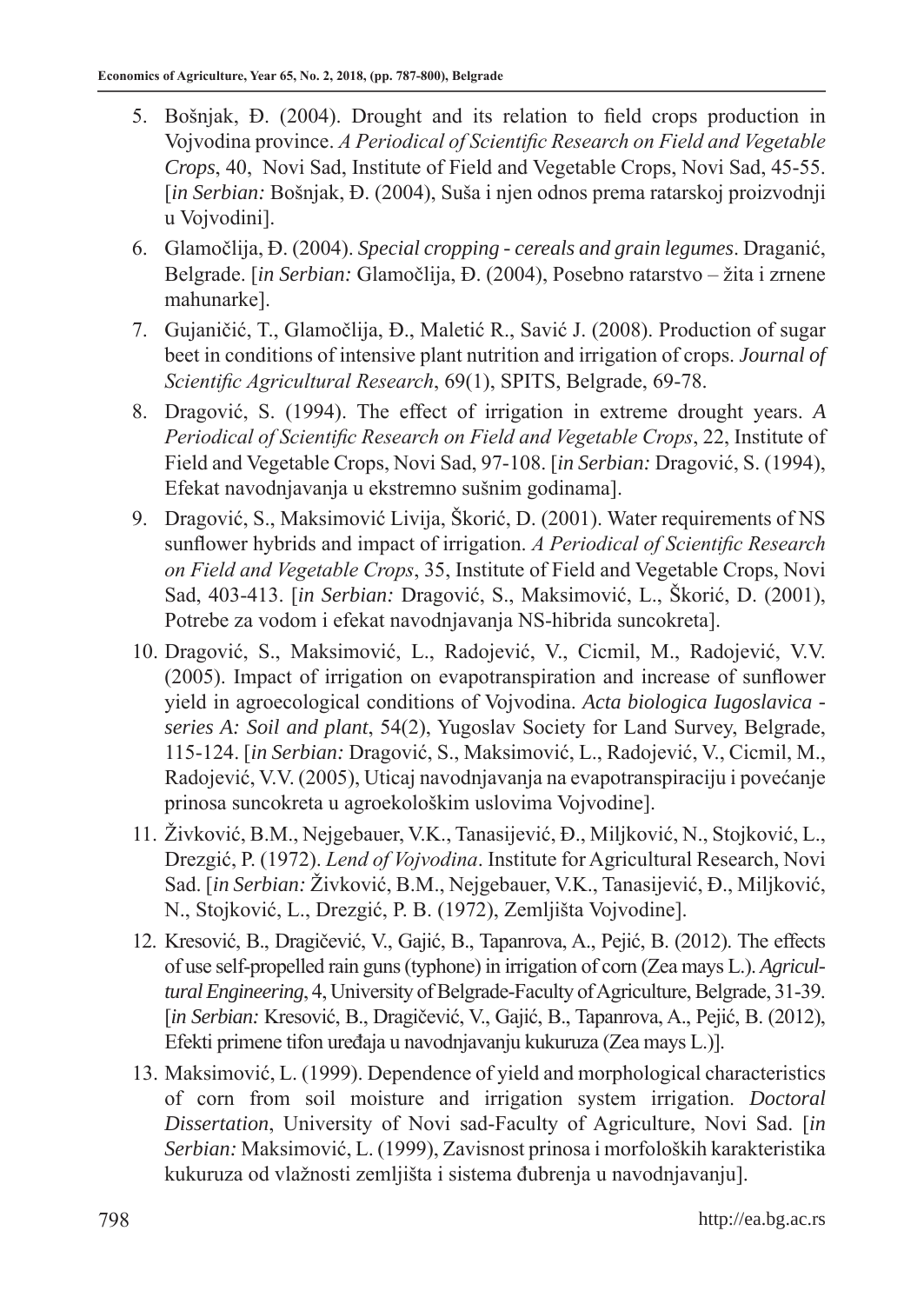- 14. Maksimović, L., Dragović, S. (2002). Effect of sugar beet irrigation in different environmental growing conditions. *A Periodical of Scientific Research on Field and Vegetable Crops*, 36, Institute of Field and Vegetable Crops, Novi Sad, 43- 56. [*in Serbian:* Maksimović, L., Dragović, S. (2002), Efekat navodnjavanja šećerne repe u različitim ekološkim uslovima gajenja].
- 15. Maksimović, L., Jocković, Đ., Dragović, S. (2004). Growing irrigated maize as an important factor in production advancement and stability. *A Periodical of Scientific Research on Field and Vegetable Crops*, 40, Institute of Field and Vegetable Crops, Novi Sad, 257-268. [*in Serbian:* Maksimović, L., Jocković, Đ., Dragović, S. (2004), Gajenje kukuruza u navodnjavanju značajan činilac unapređenja i stabilnosti proizvodnje].
- 16. Maksimović, L., Babović, J., Carić, M. Milić, S. (2010). The economic effects of irrigation and dunging in the sugar-beet production. *Economics of Agriculture*, 57(4), Institute of Agricultural Economics, Belgrade, 611-623.
- 17. Miodragović, R. (2009). Optimizing the application of mobile irrigation systems for plant production. *Doctoral Dissertation*, University of Belgrade-Faculty of Agriculture, Belgrade. [in Serbian: Miodragović, R. (2009), Optimizacija primene mobilnih sistema navodnjavanja u biljnoj proizvodnji.].
- 18. Munćan, M., (2016). The impact of mineral fertilization and atmospheric precipitation on yield of field crops on family farms, *Economics of Agriculture*, 63(3), Institute of Agricultural Economics, Belgrade, 817-833.
- 19. Pejić, B., Maksimović, L., Milić, S. (2007). The effect of irrigation on yield of corn hybrids from different groups of ripening. *Acta biologica Iugoslavica - series A: Soil and plant*, 56(2), Yugoslav Society for Land Survey, Belgrade, 59-66. [*in Serbian:* Pejić, B., Maksimović, L., Milić, S. (2007), Efekat navodnjavanja na prinos hibrida kukuruza iz različitih grupa zrenja].
- 20. Pejić, B., Maksimović, L., Milić, S., Rajić, M., (2010). Effect of irrigation and nitrogen rates on yield and water productivity of sugar beet. *Contemporary agriculture*, 59(1-2), University of Novi Sad-Faculty of Agriculture, Novi Sad, 1-7.
- 21. Pejić, B., Bošnjak, Dj., Mačkić, K., Rajić, M., Josipović, M., Jug, I., Maksimović, L., (2012). Yield and water use efficiency of irrigated soybean in the climate conditions of Vojvodina, Serbia. *Field and Vegetable Crops Research*, 49, Institute of Field and Vegetable Crops, Novi Sad, 80-85
- 22. Potkonjak, S., Mačkić, K., (2010). Production-economic effects of irrigation with special reference to small plots. *Cotemporary Agricultural Engineering*, 36(3), University of Novi Sad-Faculty of Agriculture, Novi Sad, 256-266. [*in Serbian:* Potkonjak, S., Mačkić, K., (2010). Proizvodno-ekonomski efekti navodnjavanja sa posebnim osvrtom na male parcele].
- 23. Stojković, L. (1954). *Crop farming of Vojvodina*. Matica srpska, Novi Sad. [*in Serbian:* Stojković, L. (1954), Ratarstvo Vojvodine].